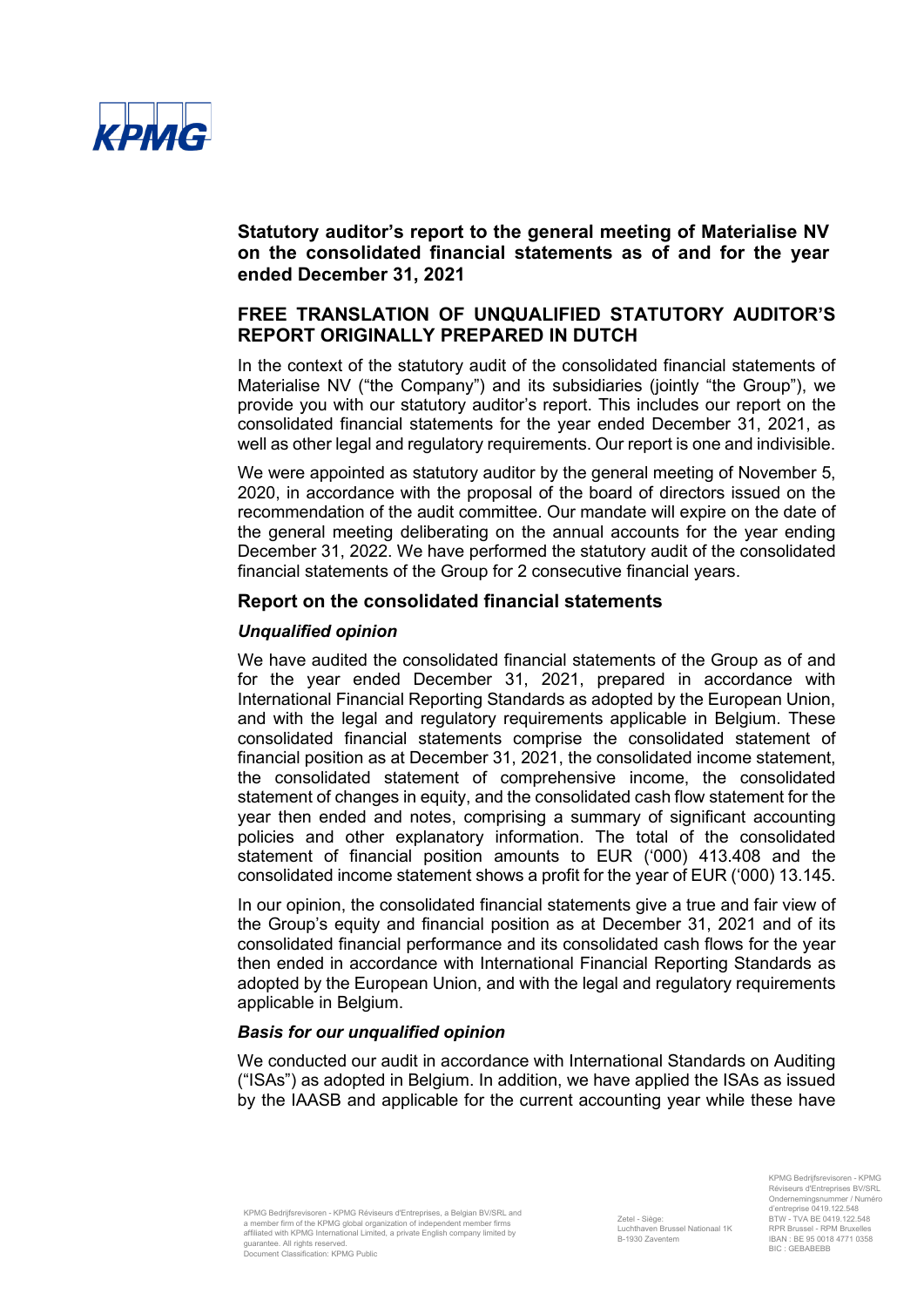

*FREE TRANSLATION OF UNQUALIFIED STATUTORY AUDITOR'S REPORT ORIGINALLY PREPARED IN DUTCH* 

not been adopted in Belgium yet. Our responsibilities under those standards are further described in the "Statutory auditors' responsibility for the audit of the consolidated financial statements" section of our report. We have complied with the ethical requirements that are relevant to our audit of the consolidated financial statements in Belgium, including the independence requirements.

We have obtained from the board of directors and the Company's officials the explanations and information necessary for performing our audit.

We believe that the audit evidence we have obtained is sufficient and appropriate to provide a basis for our opinion.

### *Key audit matter*

Key audit matters are those matters that, in our professional judgement, were of most significance in our audit of the consolidated financial statements of the current period. These matters were addressed in the context of our audit of the consolidated financial statements as a whole, and in forming our opinion thereon, and we do not provide a separate opinion on these matters.

#### *Impairment analysis for the Engimplan cash generating unit*

We refer to note 5 "Goodwill" of the consolidated financial statements.

#### — *Description*

The Group performs impairment testing on an annual basis and whenever events or changes in circumstances indicate that the carrying value of a cash generating unit (CGU) may exceed its value-in-use. The Group determined that the carrying value of the Engimplan CGU approximated its value-in-use as at December 31, 2021.

In determining the value-in-use of a CGU, management has to make important estimates and assumptions, including with respect to forecasted revenue and gross profit growth rates, perpetual revenue growth rates and discount rates. These assumptions can have a significant impact on the value-in-use of the **CGU.** 

Due to the relative importance to the consolidated statement of financial position of the assets related to the Engimplan CGU, as well as the importance of the estimates and assumptions that management has to make in determining the value-in-use of this CGU, we regarded this as a key audit matter.

#### — *Our audit procedures*

Our audit procedures included:

 Evaluating the design and testing the operating effectiveness of an internal control over management's goodwill impairment analysis, including the development by management of estimates and assumptions regarding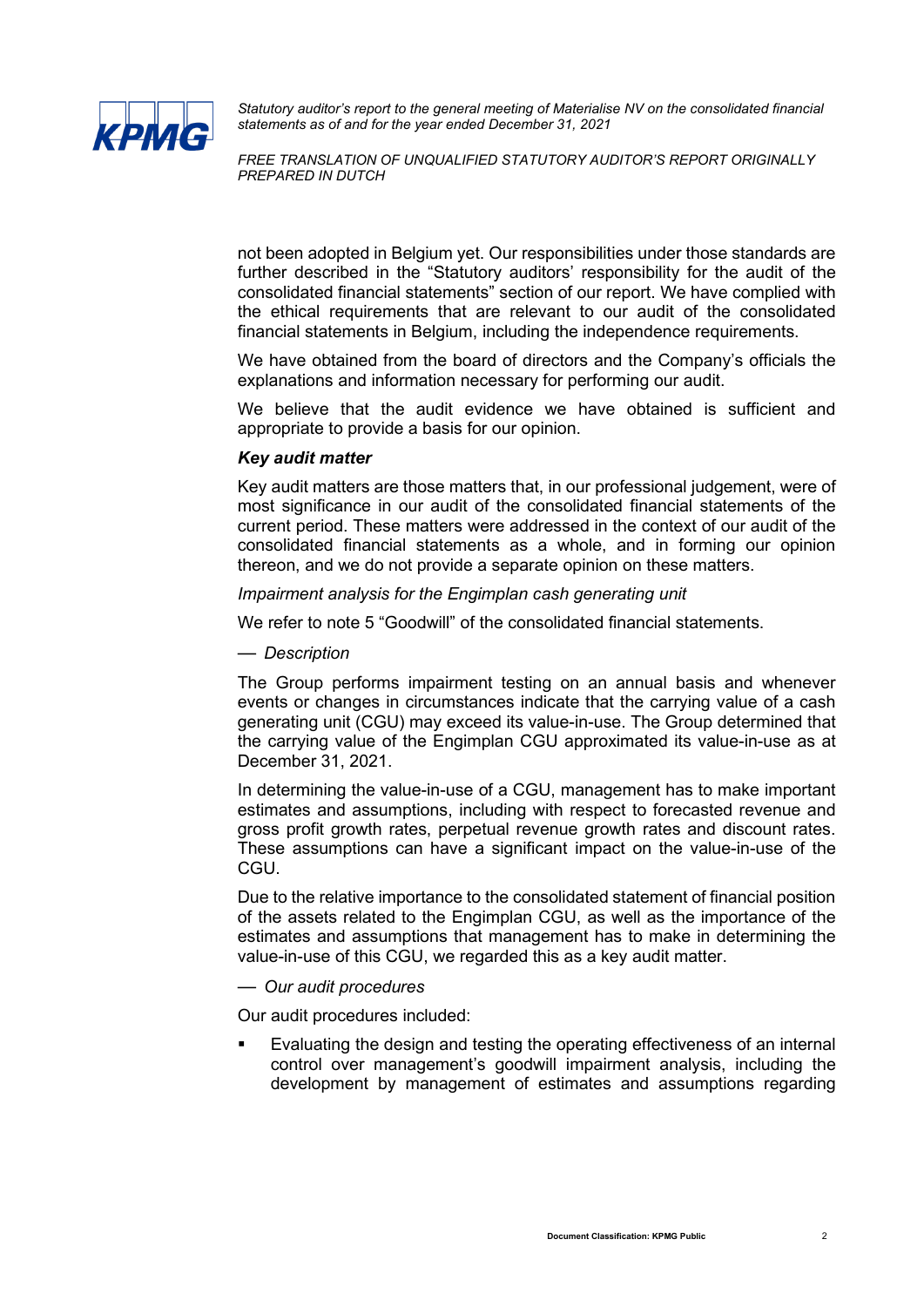

*FREE TRANSLATION OF UNQUALIFIED STATUTORY AUDITOR'S REPORT ORIGINALLY PREPARED IN DUTCH* 

forecasted revenue and gross profit growth rates, perpetual revenue growth rates, and discount rates used to estimate the value-in-use of the CGU;

- **Evaluating the forecasted revenue and gross profit growth rates developed** by management, by comparing them to the CGU's historical performance;
- **Evaluating management's ability to accurately forecast by comparing** forecasts made by management in the prior year to the actual performance of the CGU;
- Evaluating the perpetual growth rate by comparing it to the CGU's historical performance and to external market and industry data; and
- With the assistance of our valuation specialists, evaluating the discount rate developed by management, by comparing it against a discount rate range that was independently developed using publicly available market data for comparable entities.

# *Board of directors' responsibilities for the preparation of the consolidated financial statements*

The board of directors is responsible for the preparation of these consolidated financial statements that give a true and fair view in accordance with International Financial Reporting Standards as adopted by the European Union, and with the legal and regulatory requirements applicable in Belgium, and for such internal control as the board of directors determines is necessary to enable the preparation of consolidated financial statements that are free from material misstatement, whether due to fraud or error.

In preparing the consolidated financial statements, the board of directors is responsible for assessing the Group's ability to continue as a going concern, disclosing, as applicable, matters related to going concern and using the going concern basis of accounting unless the board of directors either intends to liquidate the Group or to cease operations, or has no realistic alternative but to do so.

# *Statutory auditor's responsibilities for the audit of the consolidated financial statements*

Our objectives are to obtain reasonable assurance as to whether the consolidated financial statements as a whole are free from material misstatement, whether due to fraud or error, and to issue an auditor's report that includes our opinion. Reasonable assurance is a high level of assurance, but is not a guarantee that an audit conducted in accordance with ISAs will always detect a material misstatement when it exists. Misstatements can arise from fraud or error and are considered material if, individually or in the aggregate, they could reasonably be expected to influence the economic decisions of the users taken on the basis of these consolidated financial statements.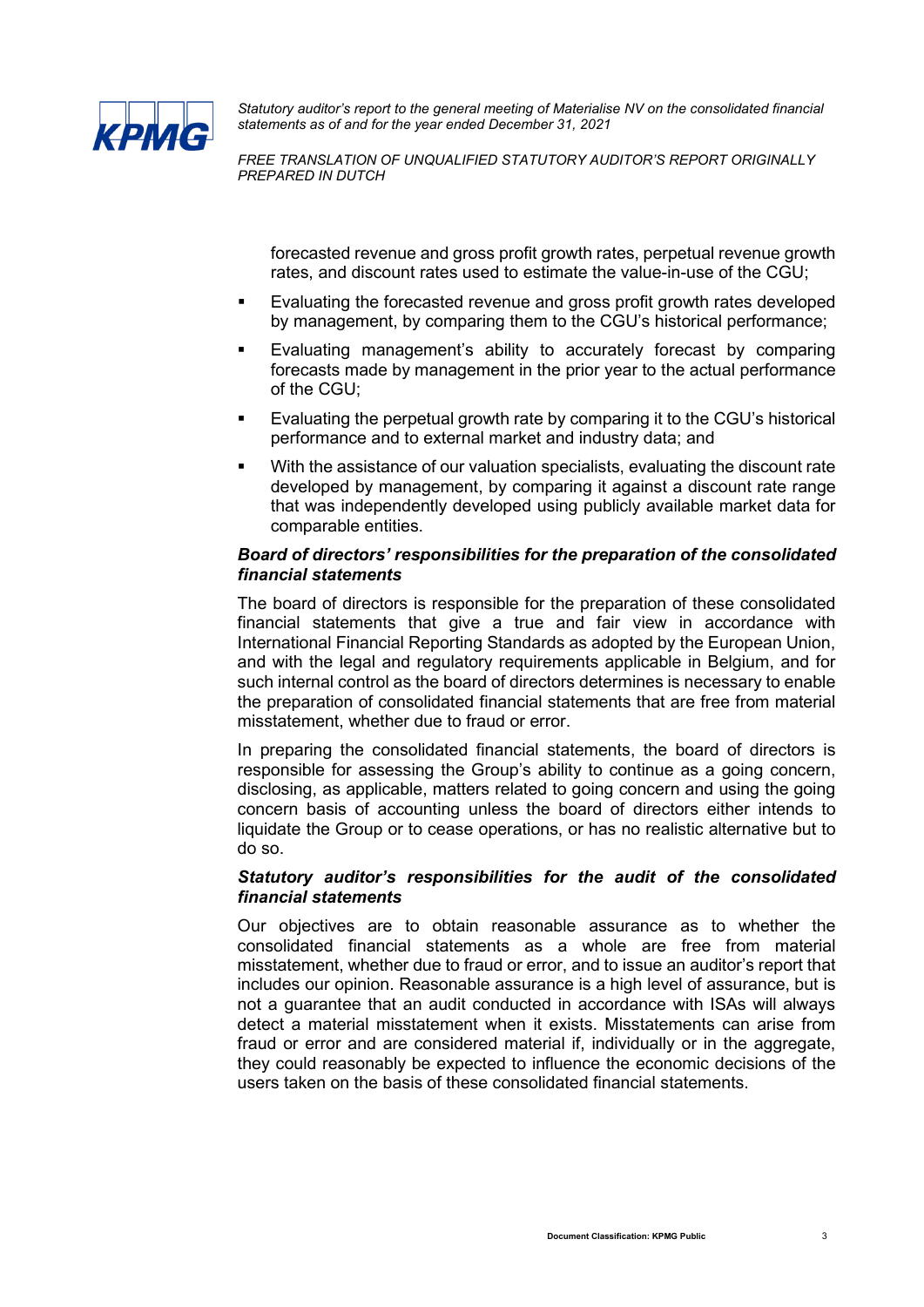

*FREE TRANSLATION OF UNQUALIFIED STATUTORY AUDITOR'S REPORT ORIGINALLY PREPARED IN DUTCH* 

When performing our audit we comply with the legal, regulatory and professional requirements applicable to audits of the consolidated financial statements in Belgium. The scope of the statutory audit of the consolidated financial statements does not extend to providing assurance on the future viability of the Group nor on the efficiency or effectivity of how the board of directors has conducted or will conduct the business of the Group. Our responsibilities regarding the going concern basis of accounting applied by the board of directors are described below.

As part of an audit in accordance with ISAs, we exercise professional judgement and maintain professional skepticism throughout the audit. We also perform the following procedures:

- Identify and assess the risks of material misstatement of the consolidated financial statements, whether due to fraud or error, design and perform audit procedures responsive to those risks, and obtain audit evidence that is sufficient and appropriate to provide a basis for our opinion. The risk of not detecting a material misstatement resulting from fraud is higher than for one resulting from error, as fraud may involve collusion, forgery, intentional omissions, misrepresentations, or the override of internal control;
- Obtain an understanding of internal controls relevant to the audit in order to design audit procedures that are appropriate in the circumstances, but not for the purpose of expressing an opinion on the effectiveness of the Group's internal control;
- Evaluate the appropriateness of accounting policies used and the reasonableness of accounting estimates and related disclosures made by the board of directors;
- Conclude on the appropriateness of the board of directors' use of the going concern basis of accounting and, based on the audit evidence obtained, whether a material uncertainty exists related to events or conditions that may cast significant doubt on the Group's ability to continue as a going concern. If we conclude that a material uncertainty exists, we are required to draw attention in our auditors' report to the related disclosures in the consolidated financial statements or, if such disclosures are inadequate, to modify our opinion. Our conclusions are based on the audit evidence obtained up to the date of our auditors' report. However, future events or conditions may cause the Group to cease to continue as a going concern;
- Evaluate the overall presentation, structure and content of the consolidated financial statements, including the disclosures, and whether the consolidated financial statements represent the underlying transactions and events in a manner that achieves fair presentation;
- Obtain sufficient appropriate audit evidence regarding the financial information of the entities or business activities within the Group to express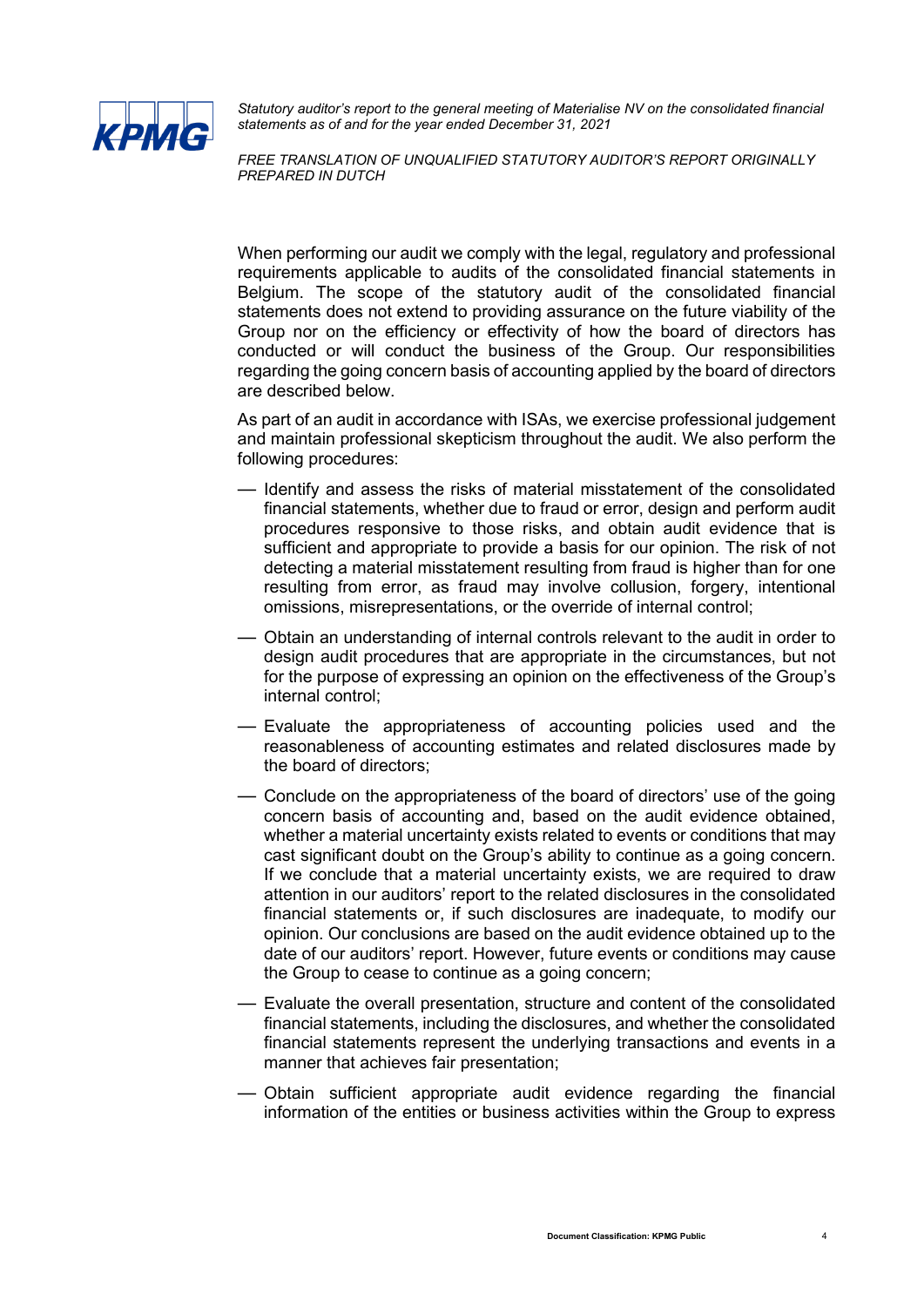

*FREE TRANSLATION OF UNQUALIFIED STATUTORY AUDITOR'S REPORT ORIGINALLY PREPARED IN DUTCH* 

an opinion on the consolidated financial statements. We are responsible for the direction, supervision and performance of the group audit. We remain solely responsible for our audit opinion.

We communicate with the audit committee regarding, among other matters, the planned scope and timing of the audit and significant audit findings, including any significant deficiencies in internal control that we identify during our audit.

We also provide the audit committee with a statement that we have complied with relevant ethical requirements regarding independence, and to communicate with them all relationships and other matters that may reasonably be thought to bear on our independence, and where applicable, related safeguards.

For the matters communicated with the audit committee, we determine those matters that were of most significance in the audit of the consolidated financial statements of the current period and are therefore the key audit matters. We describe these matters in our auditor's report unless law or regulation precludes public disclosure about the matter.

# **Other legal and regulatory requirements**

### *Responsibilities of the board of directors*

The board of directors is responsible for the preparation and the content of the board of directors' annual report on the consolidated financial statements.

### *Statutory auditor's responsibilities*

In the context of our engagement and in accordance with the Belgian standard which is complementary to the International Standards on Auditing as applicable in Belgium, our responsibility is to verify, in all material respects, the board of directors' annual report on the consolidated financial statements, and to report on these matters.

### *Aspects concerning the board of directors' annual report on the consolidated financial statements*

Based on specific work performed on the board of directors' annual report on the consolidated financial statements, we are of the opinion that this report is consistent with the consolidated financial statements for the same period and has been prepared in accordance with article 3:32 of the Companies' and Associations' Code.

In the context of our audit of the consolidated financial statements, we are also responsible for considering, in particular based on the knowledge gained throughout the audit, whether the board of directors' annual report on the consolidated financial statements contains material misstatements, that is information incorrectly stated or misleading. In the context of the procedures carried out, we did not identify any material misstatements that we have to report to you.